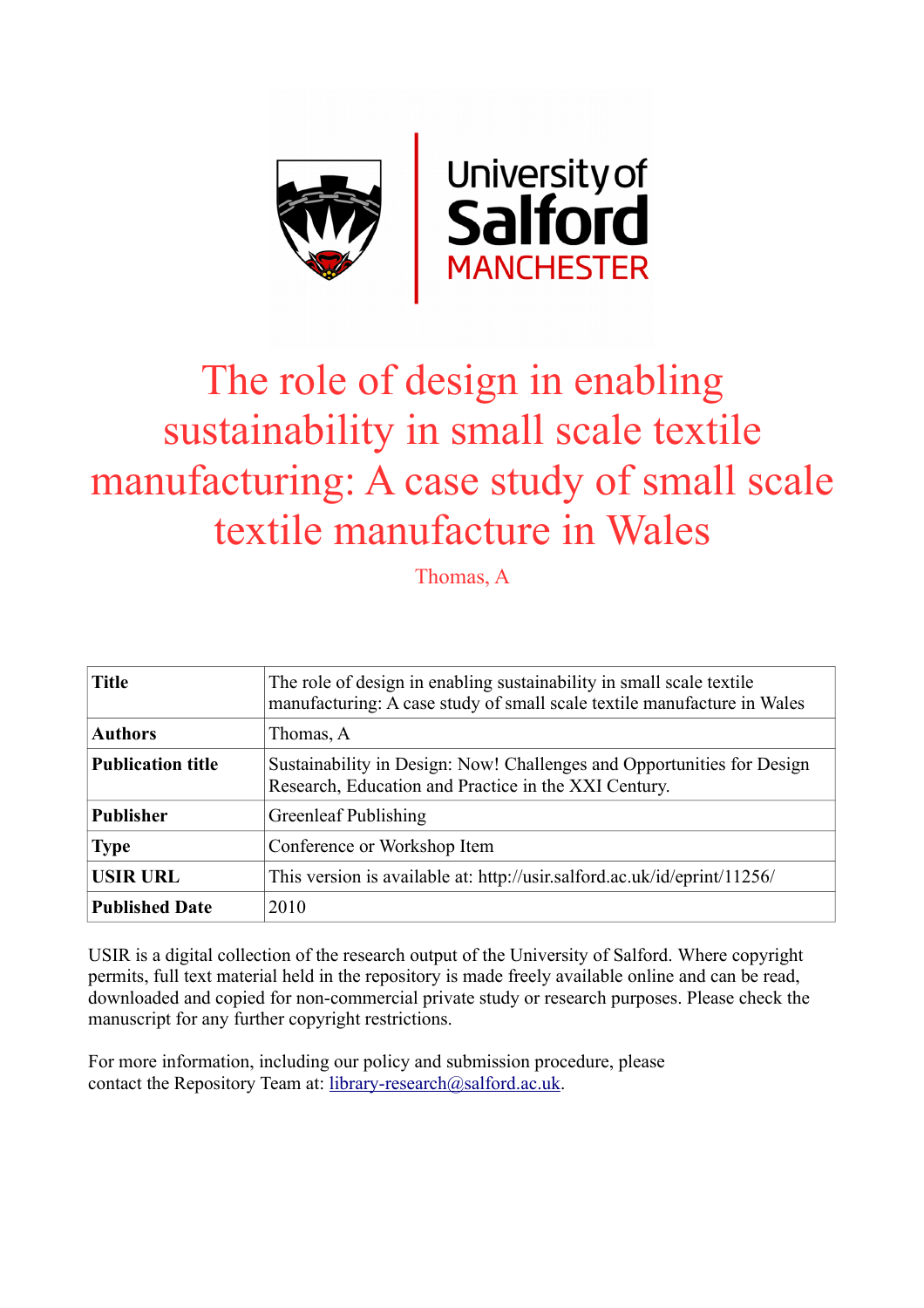A case study of small scale textile manufacture in Wales

### **Angharad Thomas**

School of Art and Design, University of Salford

The paper examines the relationship between design and sustainability in a policy context of sustainable development, in Wales, UK, a devolved Government with a legal remit to sustainable development.

A case study approach has been used alongside grounded theory methods; a range of producers being studied, factory production to individual makers. The use of design, and the design expertise of the producers was assessed as were ways the producers are contributing to elements of sustainable development.

Initial findings suggest that the producers fall into three categories: firstly, those who use design strategically to enhance their output and add value. A second group use design without any professional training but continue in business. A third group have used design consciously; they have gone out of business however. The role of design is therefore complex. If design is to play a significant role in sustainability and sustainable development, it is crucial that ways in which this can be executed are identified and articulated.

## **Introduction: a brief overview of design and sustainable development**

This paper draws on doctoral research addressing the question 'What is the role of design in sustainable development?' which is examined in the specific context of a selected part of the Welsh textile industry. The context is described below; the central concepts, sustainable development or sustainability and design are firstly discussed. Sustainability and sustainable development can be argued to be different concepts, the one, sustainable development, leading to the other, a state of sustainability. Both are highly contested, both are complex and multi faceted and the subjects of large bodies of literature (Baker, 2006, Dresner, 2002, Redclift, 1987, WCED, 1987, UNCED, 1993). For the purpose of this paper, sustainability and sustainable development are considered to be interchangeable, their differences being discussed by Dresner as follows:

… are sustainability and sustainable development the same thing or are they different? This is a strange question to have to ask. … In Agenda 21 the terms sustainability and sustainable development were used interchangeably (Dresner, 2002: 65),

Agenda 21 being the report from the 1992 Rio de Janeiro UN conference (UNCED 1993). The key point to understanding both sustainability and sustainable development is that they are composed of different elements that have all to be considered together within a given situation. These are, at a minimum, *economic* aspects, *environmental* aspects and *social* aspects, sometimes expressed at *profit*, *planet* and *people* (Elkington 2001). This three part model of sustainable development is known as the 'Three pillar' model and is possibly the most commonly used throughout the literature (Ekins 2000).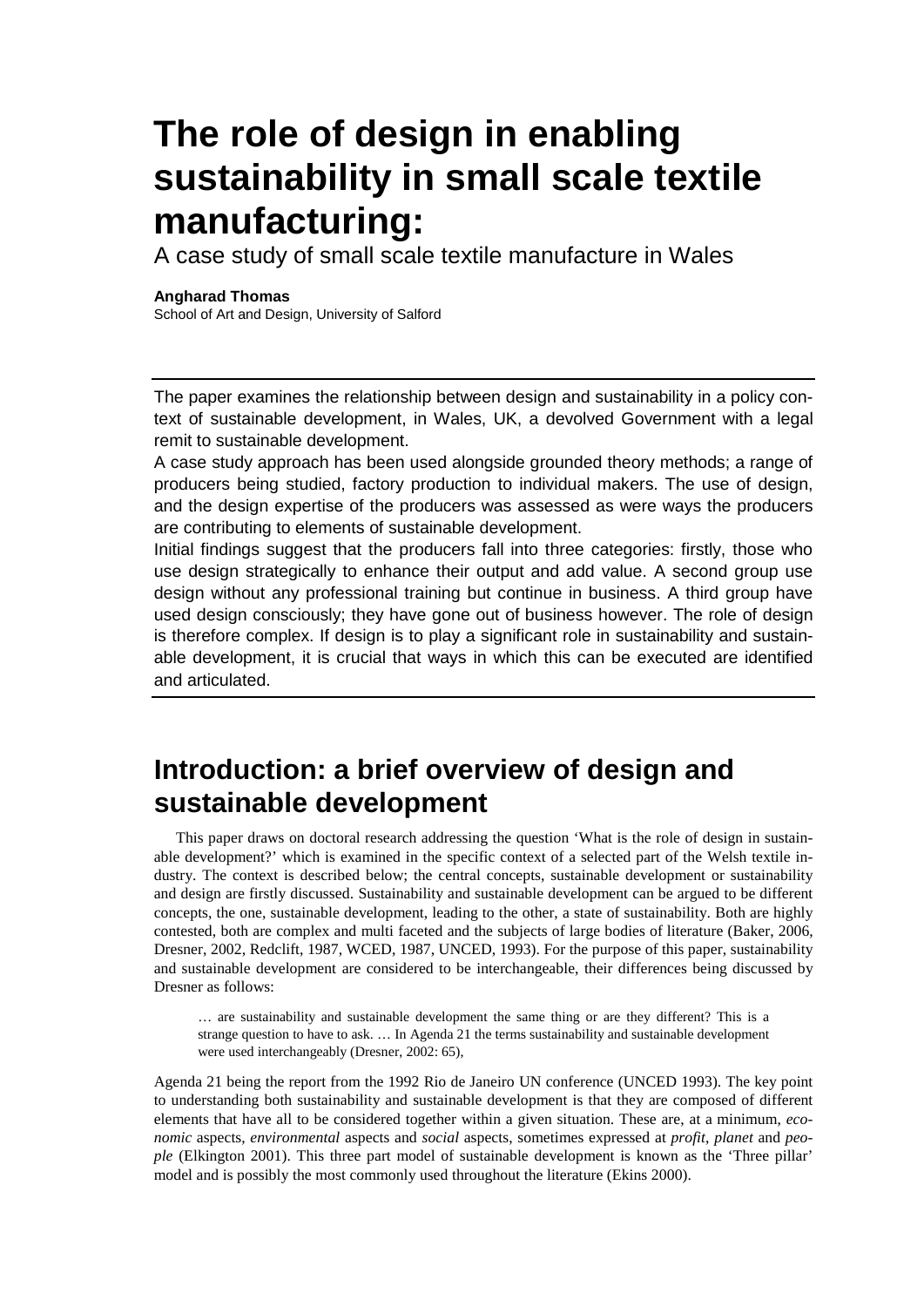#### **Sustainability in Design: NOW!**

Sustainable development has at its heart, the aim of eliminating inequalities in resource distribution and usage both spatially, that is across the globe, and over time, that is so that resources will be available for future generations. The term was first used extensively with the publication of 'The Bruntland Report' whose definition of sustainable development is, even now, the one most widely quoted:

'development that meets the needs of the present without compromising the ability of future generations to meet their own needs' (WCED 1987: 43).

This resulted from the debate and negotiation at many global level conferences, for instance the United Nations Conference on the Human Environment held in Stockholm in 1972 (Blewitt 2008: 15) but which then paved the way for discussion to take place between disparate and opposed parties with very different economic or environmental agendas (Adams, 2001: 20). There is also considerable debate about the usefulness of sustainable development as a concept (Luke 2005, Robinson 2004); however, the fact that it has allowed an exchange of views across a range of stakeholders possibly justifies its continued currency (Baker 2006: 27).

The other concept central to this research, design, is also subject to much debate about its meaning (Archer 1974, Cooper and Press 1995, Heskett 2002, Jones 1992, Margolin 1989, Pye 1999). However, in the context of this research, design is taken to be the process of decision making about the manufacture of products or artefacts (Zeisel 2004) including materials, manufacturing process, appearance – size, shape, colour, function, the intended market and aftercare or maintenance. Zeisel also sees a key feature of design being the human – designed object relationship. A feature of the understanding of design is that, in this context, those processes of decision making are not always undertaken by trained or named designers; this is a type of design identified by Gorb and Dumas (1987) as *silent design*.

### **The context of the research: Wales**

The paper examines the relationship between design and sustainability in a policy context of sustainable development. The study is located in Wales, part of the UK that has a devolved Government with a legal remit to sustainable development, see map, figure 1, within a particular selection of textile producers. The reasons for this selection are now discussed.

#### **Figure 1. Map of Wales**

(http://www.walesdirectory.co.uk/maps/index.htm accessed 8 May 2008)



Wales is one of the very few governments in the world that has a legal obligation to sustainable development, a policy of the devolved Government. Since devolution in 1997, the National Assembly for Wales (NAW) and the Welsh Assembly Government (WAG), have taken forward a sustainable development agenda. In the most recent policy document, *One Wales: One Planet. The Sustainable Development Scheme of the Welsh Assembly Government* (WAG 2009), this statement is made: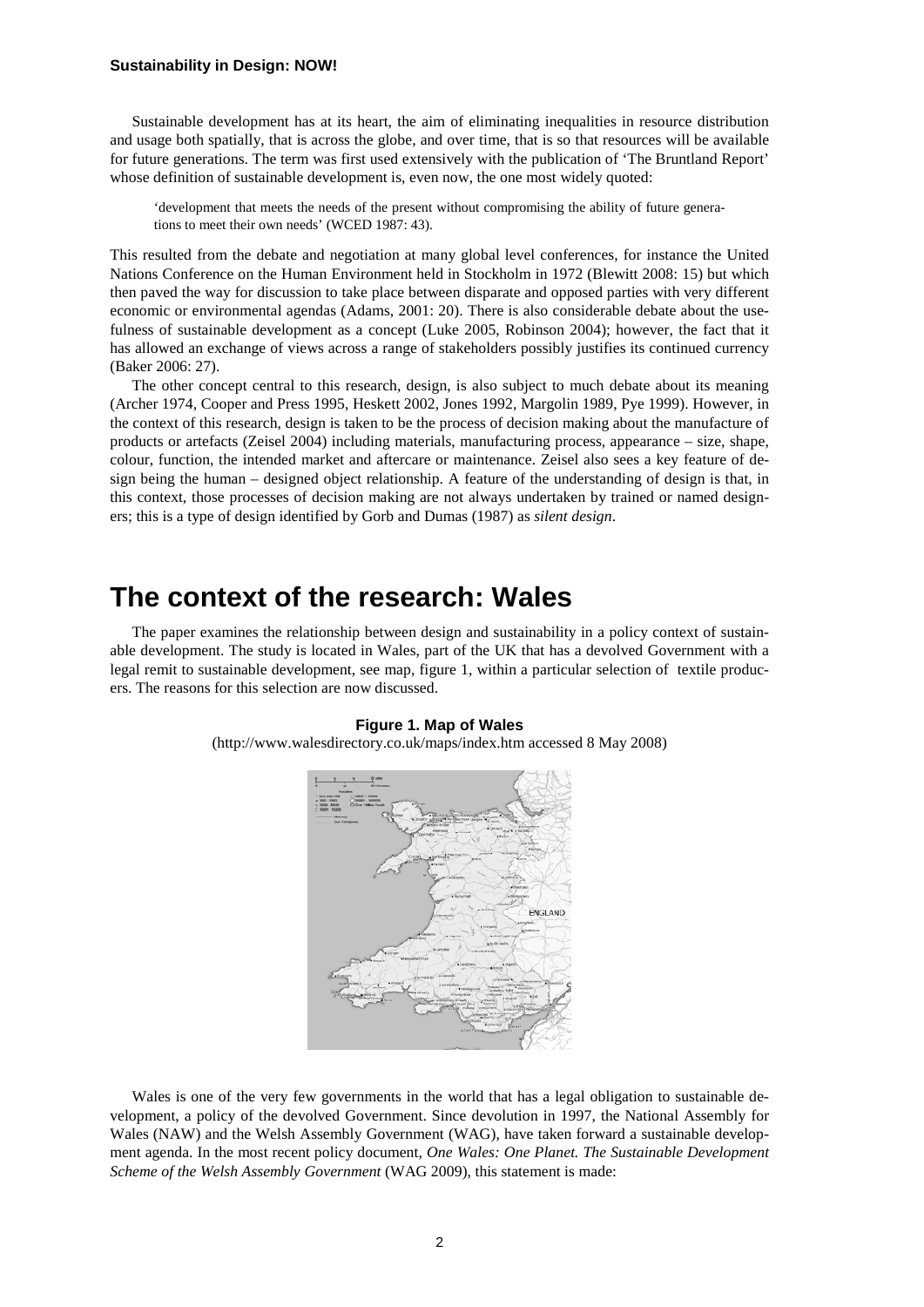In Wales, the Welsh Assembly Government is proud that sustainable development is a core principle within its founding statute. We were, and indeed remain, one of the few administrations in the world to have a distinctive statutory duty in relation to sustainable development. This duty, under the Government of Wales Act 2006 (Section 79), requires Welsh Ministers to make a scheme setting out how they propose, in the exercise of their functions, to promote sustainable development (WAG 2009: 8).

The Welsh Assembly Government then has to implement the Scheme in all their actions.

Sustainable Development in the Welsh context is defined as follows:

In Wales, sustainable development means enhancing the economic, social and environmental wellbeing of people and communities, achieving a better quality of life for our own and future generations:

- In ways which promote social justice and equality of opportunity; and
- In ways which enhance the natural and cultural environment and respect its limits using only our fair share of the earth's resources and sustaining our cultural legacy.

Sustainable development is the process by which we reach the goal of sustainability (WAG 2009: 8).

There is an extensive body of policy documents produced by the devolved Welsh Government about its ambitions for sustainable development in Wales. (WAG 2004a, 2004b, 2005, 2006, 2007, 2009). In the most recent of these an account is given of what a 'sustainable Wales' would look like at some time in the not too distant future (WAG 2009: 20-1). The main points indicate changes summarised thus:

- All in society from Government to the individual are aware of the need for sustainable development and have been educated to understand what it is.
- Communities are strong, Wales is bi-lingual (Welsh and English) and wealth is more equally distributed with high levels of employment, often closer to homes.
- Communities take local action on controlling climate change.
- Business has grown around low carbon production and technologies enabling low carbon lifestyles which are used within both Wales and exported.
- Energy efficiency has been improved, especially in the remaining heavy industry in Wales; renewable sources of energy are widely used and water is used more efficiently.
- Waste is taboo; composting and recycling are undertaken as a priority.
- Transport is more dependent on walking and cycling while public transport is more widely available in both urban and rural areas. Transport behaviours have altered to include more sharing and air travel is not seen as a necessity.

(WAG 2009: 20-21)

### **Welsh textile industry**

The study is located within the textile manufacturing industry in Wales; with a population of under four million people, there is still a surviving textile industry, despite competition from low cost producers overseas. Wales has a textile industry with many different constituents, from individual craft manufacture to industrialised production (WDA 2005). It could therefore be said to embrace the notion of development in which the textile industry is a key sector as it moves from domestic production to industrial production through the process of development (Kitching 1982). An element of the textile industry in Wales is related to a historical wool industry which made use of local sheep's wool and water driven machinery. Cloth, garments and household items are still made using techniques of weaving and knitting albeit in largely electrically powered factories and mills (Jenkins 1969, 1987, 2005a, 2005b). In addition to this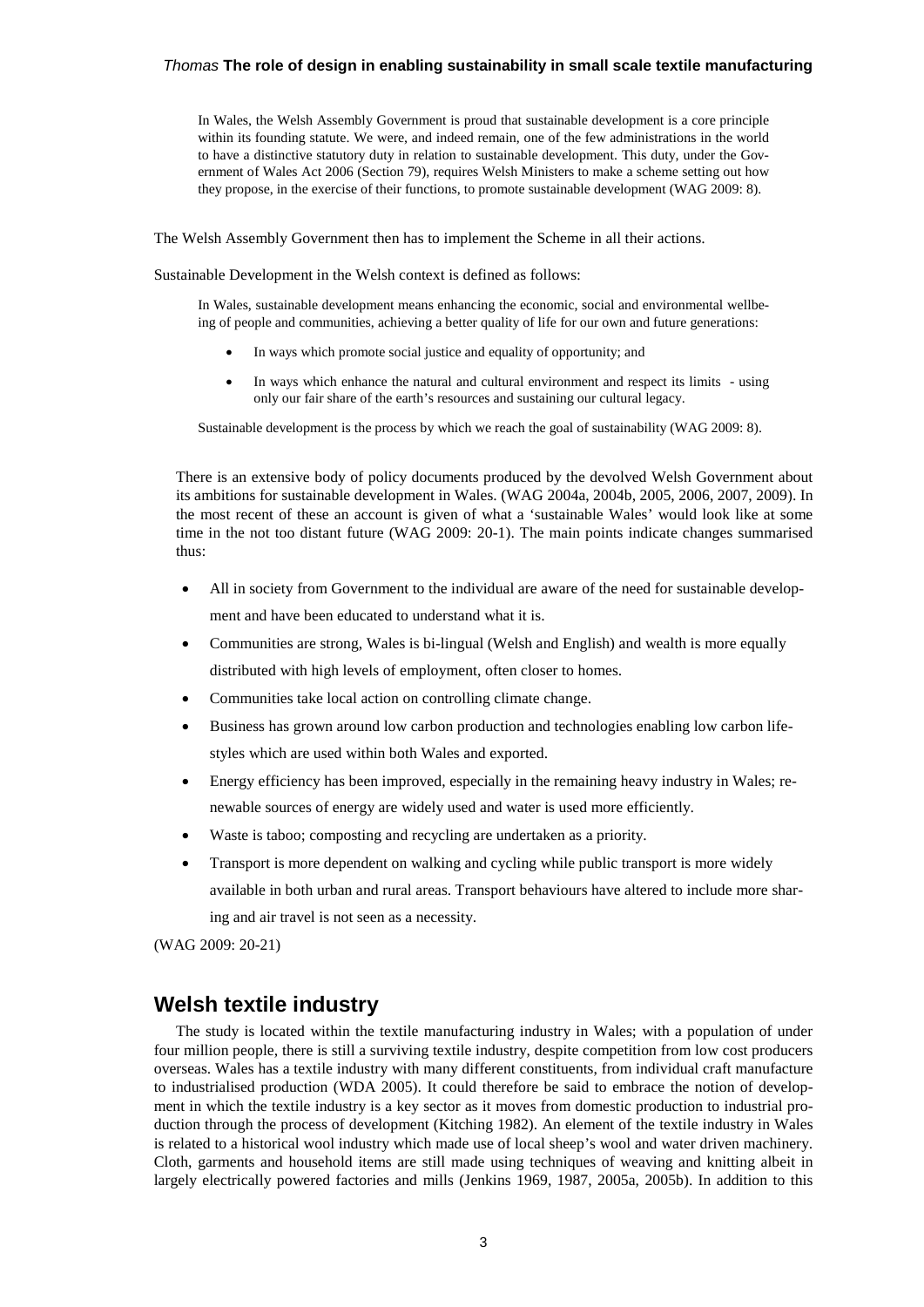#### **Sustainability in Design: NOW!**

remnant of a historical industry, there is a significant number of small scale producers who make wool goods as designer craftspeople or as part of the creative industries (Makers Guild in Wales 2007, Ecco 2007). It is this range of producers who form the focus of this study. Examples of products of the manufacturers studied are shown in figures 2 and 3, below.

**Figure 2. Example of woven goods**



**Figure 3. Example of knitted goods**



**(Photos: Angharad Thomas)**

### **Research approach**

In order to examine the relationship between design and sustainable development a robust methodology has been constructed. The research is located firmly in the qualitative paradigm. The epistemological position embraces both social constructionism and interpretivism (Schwandt, 2000, Geertz, 1993) underpinning an empirical case study research methodology (Yin, 2003, Langrish, 1993). Grounded theory (Charmaz, 2006, Clarke, 2005, Corbin and Strauss, 2008) and systems theory (Checkland and Poulter, 2006, Open University, 2005) have both informed the research approach. Academic disciplines drawn on include design, geography, development studies and sociology. Given the complex and multifaceted nature of sustainability the methods used to research it have to reflect these qualities of complexity and interconnectedness (Tilbury, 2008).

The qualitative approach within a constructivist position was judged to be appropriate for the study of design and sustainable development, given their embeddedness in the social context and was judged appropriate to study situations and relationships such as these that were social and cultural in nature. With the exception of some numerical data, for instance, the indicators of sustainable development, the features examined in the research such as the quality of design or the social aspects of a producer's activity, did not lend itself to quantification, particularly at the small scale level of the individual producers.

The design of the research, as well as the selection of the subject matter, was informed by a number of aspects including professional and personal interests and beliefs of the researcher. These are aspects of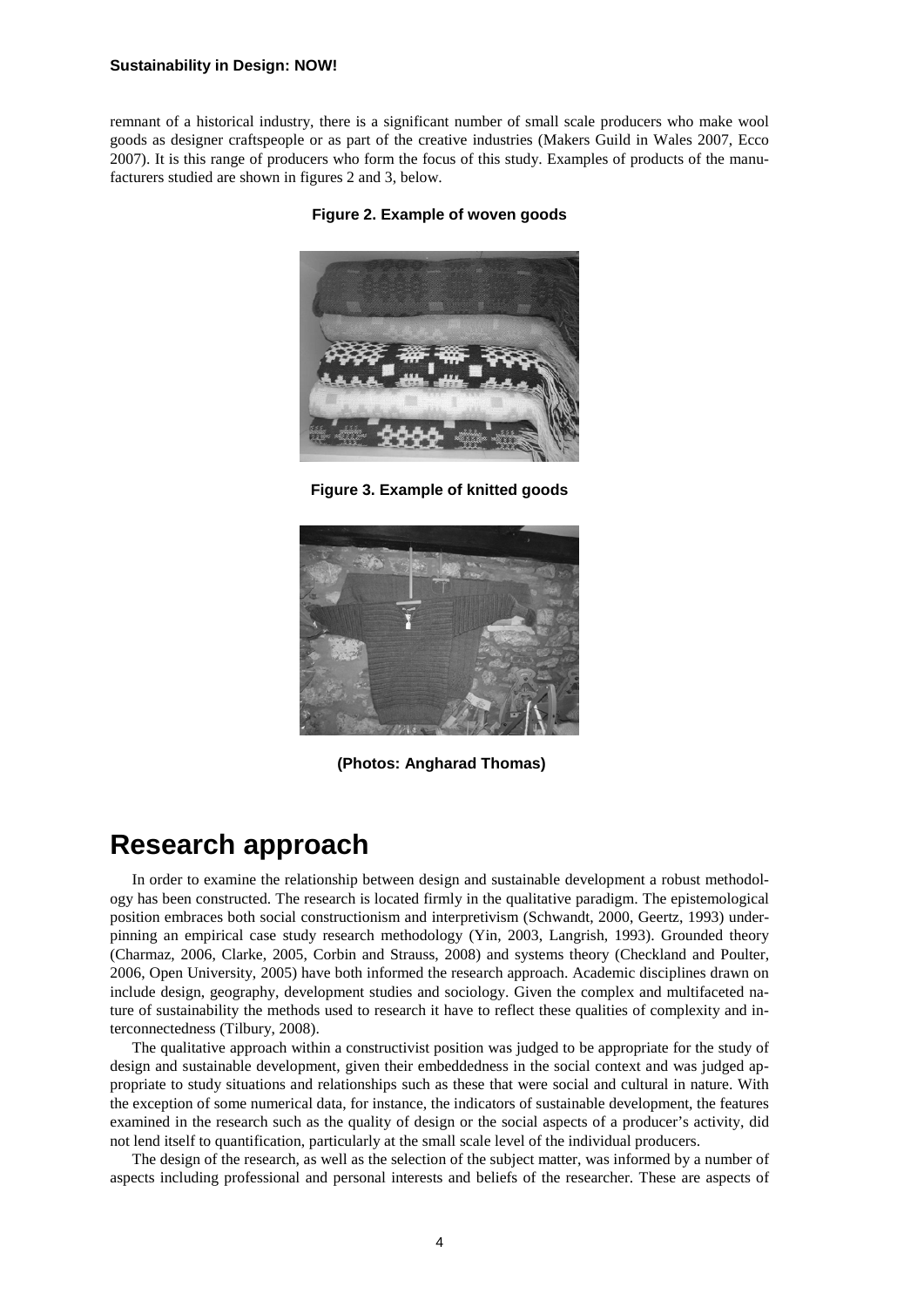what Rossman and Rallis (1998: 9) call the 'personal biography', which shape and contribute to the specifics of a body of research.

Many writers describe the nature of qualitative research (Creswell 2003; Denscombe 2003; Denzin and Lincoln 2000, 2005; Rossman and Rallis 1998; Silverman 2000, 2001; Strauss and Corbin 1998) but eight characteristics outlined by Rossman and Rallis describe the position taken in this research. Each of the eight characteristics is identified by Rossman and Rallis (1998: 7–11):

1. The collection of data was undertaken in the '**natural world'**, that is in the workshops and factories of the selected respondents.

2. Data collection was undertaken in the field, in Wales and in the Welsh textile industries. '**Multiple methods that are interactive and humanistic**' were used including interviewing, observing and reading documents of all sorts with these people and at these locations.

3. The researcher made a '**focus on context**' in all aspects of the study. Context was seen to be crucial to the study and contextual information was collected.

4. The researcher **systematically reflects**; therefore alterations and improvements were made to the data collection and analysis at different stages. This also implies that it is not possible for the researcher to be an unbiased observer of events and this aspect was taken into account throughout the research.

5.The fifth feature of qualitative research, as described by Rossman and Rallis, is 'an **exquisite sensitivity to personal biography**'. The researcher acknowledges her involvement with the research, and the way in which her 'personal biography' contributes to it.

6. The researcher did not construct any formal hypotheses before the study began. The '**emergent nature**' of qualitative research was acknowledged as concepts emerged from the study through the process of data analysis.

7. **'Sophisticated reasoning that is multi-faceted and iterative'** has been used throughout the work, to build and connect all the parts that constitute the study as a whole. 'Plain old hard thinking' has been of particular value throughout the study.

8. The final, eighth, characteristic, 'that qualitative research is **fundamentally interpretive**' particularly resonates with the approach taken to the research, in as much as all information and data collected were subject to interpretation by the researcher. The interpretivist tool for collecting all data into the 'thick description', as discussed in the following section, was found to be particularly useful as a means of organising the data into a uniform framework for each case study.

### **The selection of case studies**

A case study approach has been used in collecting the data with which to address the research question, thirteen producers of many sorts, from small factory production to individual makers located on farms. The sector for study was selected using the following the criteria:

- Manufacturing using weaving or knitting as both are techniques used over a long period of time
- And manufacturing from wool or other similar natural fibres, a feature of the historical textile industry
- And manufacturing in Wales

A data base of these producers was constructed consisting of around 40 producers throughout Wales. This selection gave producers across a wide range of types from factory production to individual craftspeople. The producers were located throughout Wales, urban and rural, and included any size of enterprise from one person upwards. Some producers were professional full time workers, while for others textile production was part time or provided a supplementary income.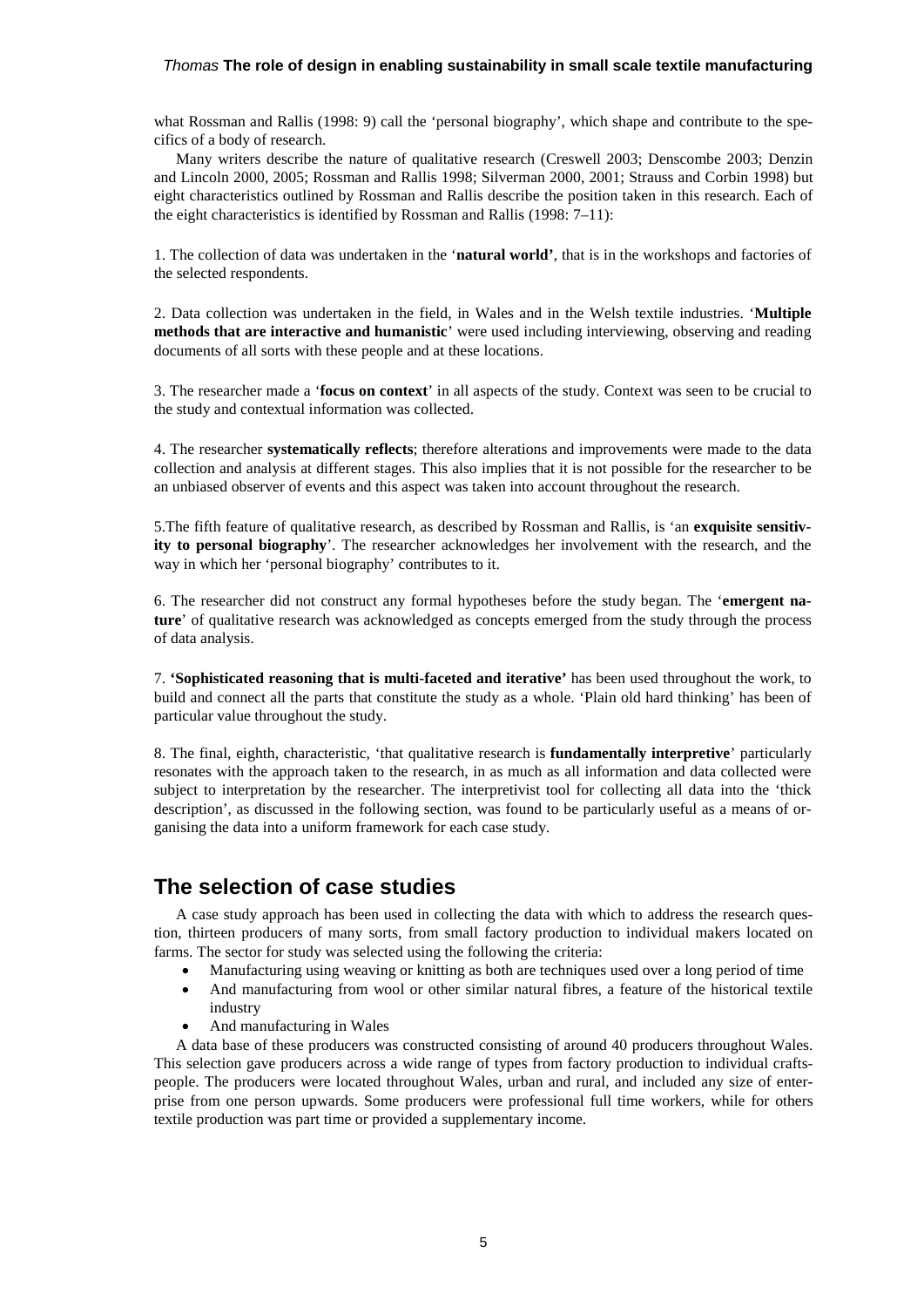### **Data collection and analysis**

The use of design in all aspects, and the design expertise of the producers was assessed in the study as were the ways in which the producers were able to contribute to the process of sustainable development. Their activities across a wide range of factors were examined including the economic status, their environmental impact and their social impact.

Data collected was of two principal types:

- By means of a semi-structured interview with the textile producer at their site of production.
- Documents and images collected on the field visit.

The data was then organised by the construction of the thick description, a single document that contains all information gathered about each case in a uniform format (Geertz, 1993).

Data analysis is by means of various tools which are judged to be suitable for researching the relationship between design and sustainable development. Firstly this is by means of the construction of diagrams from systems methodology and from situational analysis. The use of diagrams for researching into design processes seems particularly appropriate and has been found to be a useful way of organising and gaining insights into the data.

Further analysis is taking place in a staged process, which is still in progress:

- Coding of the interview transcript in a two stage process, followed by memo writing.
- Analysis of the visual materials collected using coding, followed by memo writing.
- Development and construction of diagrams particular to the research situation and memoing following their construction.

### **Findings**

Findings to date suggest that the producers do contribute to sustainable development by their very continuation in business; they have low environmental impacts and are seeking to lower these; they undertake or fulfil social remits in their communities by a variety of their actions.

An initial classification suggests they can be seen as three groups; those with a high contribution to sustainable development using design as a strategic tool; those with a high contribution to sustainable development using no conscious design input; and those with a high awareness of design but who despite this, have gone out of business and are therefore unsustainable.

Design can therefore contribute to aspects of sustainable development; this is dependent on other factors which may be out of the control of the designer. The personal values of the textile producer, i.e. their agency, is an important aspect of determining their contribution to sustainable development. For example, it appears that some of the individual designer makers do not make large amounts of money; those that live in rural areas do consider that they have a good quality of life, they also see that they are able to do what they love doing, i.e. producing goods by hand. They may contribute to aspects of sustainable development in other ways, for example, by undertaking to provide placement opportunities to local school and university students.

Taken individually, the role of design is different for each producer. The contribution design makes to the elements of sustainable development is also different. However three main relationships between design and sustainable development can be suggested at this point in the research.

Group 1 are those producers who use design strategically and consciously either being trained textile designers or employing a textile designer. This group includes two factory sized operations, and three who are individual designer makers. The factories have been in business approximately 100 years each, being significant employers in their localities, with between 20 and 40 people on the pay roll. The designer – maker producers have been in business over 20 years each and the textile design consultant over five years. They all have a minimal environmental impact which they seek to reduce and they all make contributions to social aspects of their activity. Also in this group are two producers who continue in business with design coming from external sources or design being driven by technical capabilities. One of these is a factory sized operation and one is a crafts maker. These also have a low environmental impact and make a contribution to the community in which they are located. However, neither have any formal design training or education, the former taking design input from customers who have goods woven there and the latter having learnt 'on the job'. Despite this producer's opinion that he has a design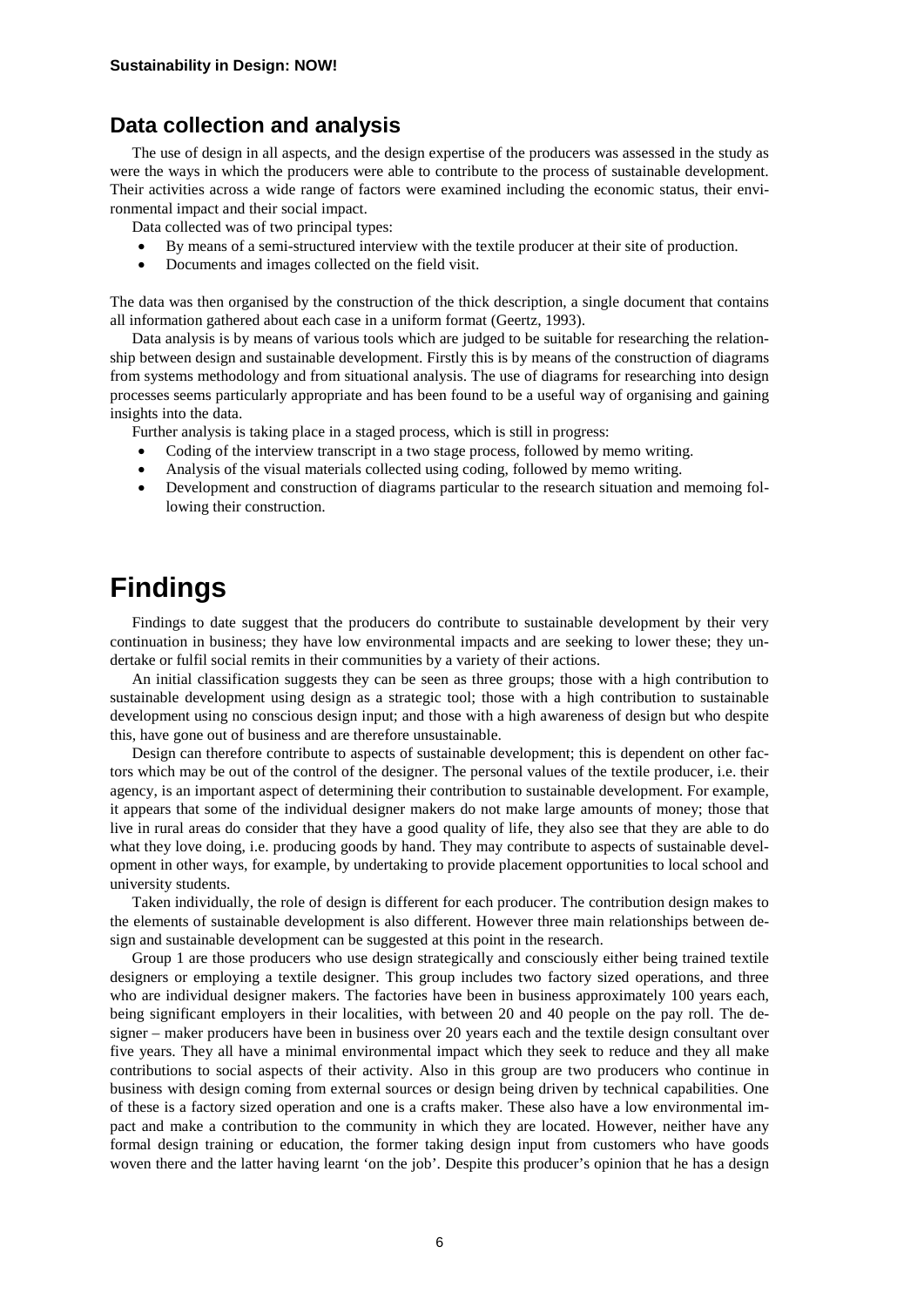training by virtue of having been a maker so long, he is driven by interest in technique, which many, including this researcher would not consider to be a design approach.

Group 2 are the producers who understand and have used design in their business either being textile design graduates or by employing a designer. However, they do not make any contribution to sustainable development as they are now out of business. One of these is a producer in the rural area and one is located in an urban area. The rural business employed a designer for the ranges of garments sold and the urban producer is a graduate designer with professional experience in the fashion industry. The rural producer was unable to carry on in business after personal circumstances meant that a complementary part of the business closed. This was exacerbated by a nearby visitor attraction closing down and limiting the possibility of visitors going from one to the other, an important consideration for the rural tourist or holiday maker in the area. The urban fashion textile designer maker found that her markets in high end boutiques came to an end in the credit crunch of Autumn 2008. Both were subject to factors beyond their control and despite the fact that they understood the value and importance of a design input this was insufficient, in the end, to counter external commercial forces.

Group 3 producers make a contribution to sustainable development, continuing in business, producing textile goods but without any conscious design input. These are one producer of knitwear in an urban area and two produces of goods made from yarn spun from their own flocks of angora (mohair) goats. Consideration is given to the manufacture of goods, for example, choices are made about colour, motif, and construction. Goods can also be made to a clients or customers own specification; again this is a negotiation between factors such as availability of yarn and the capabilities of the machinery used for production. For the farm based producers making garments and household items from the fibre from their livestock is a way of adding value to it; they offer a range and then are guided by what sells in what they produce. Their design input is guided by their personal preferences and what they think their customers will like. They also provide a wide choice of goods both in type of goods and price point thus increasing their chances of appealing to part of the market. The principal customers for their goods are tourists and the provenance of the goods is therefore important in adding value to the goods. In offering goods made in a specific locality in the UK, with its high production costs, the purchaser wants a product with which they can feel a connection through the visit to the place of production.

Further findings suggest that the producers' use of design, whether as a named input or not, is linked to the technology used to produce the goods. Many of the producers use small scale hand or domestic technology which has the advantage of being flexible in what is produced. For instance, several producers can offer a minimum of one item, which means that production can be totally customised. At the other end of the spectrum, a factory produces some of its ranges of socks on the most modern Italian machines. The machines had to be adjusted in order to produce the top of the sock in the way in which it has always been produced using hand methods, and that signature was very important in the decision to transfer the bulk production to those machines. Without it, the production would not have been moved onto the machinery. Socks are still produced on the hand operated machines used by the founder of the company in the late nineteenth century and these socks, usually in cashmere, go to the top end of the American market.

The flexibility of production is also important to a weaving mill, who employ a design input, not only for their stock ranges, but also to make batch production for smaller trade customers such as boutique hotels. Fabrics can be made in quantities that it is possible for the smaller customer to purchase by designing exclusive colourways and patterns. A larger producer would not be able to offer this service and would probably be making overseas, thus making active collaboration in the design consultation difficult. This design service is an aspect of their business they are keen to promote.

All the producers make in batches or individually. They produce the goods using methods that range from fully automated most up to date technology in the case some of the sock production, discussed above, to domestic knitting machines and hand production, weaving, knitting and crochet. Almost all of the production is hand finished in some way. Minimums can be as low as one. This flexibility is a key to the producers' continuation in business and shows an understanding of the relationship between their markets and their methods of production.

Although the producers are small in size, the largest two employing about 20 - 35 people, these have been in business around for about 100 years and it could be argued that they contribute to the local economy in a very sustainable way. Over a long period of time, they will contribute as much as a larger business that only exists for, say, 10 years. Also, the smaller, micro producers, contribute to the economy and to the social fabric of the area in which they are located. In all these instances, design, whether conscious or unconscious plays a part in this sustainability.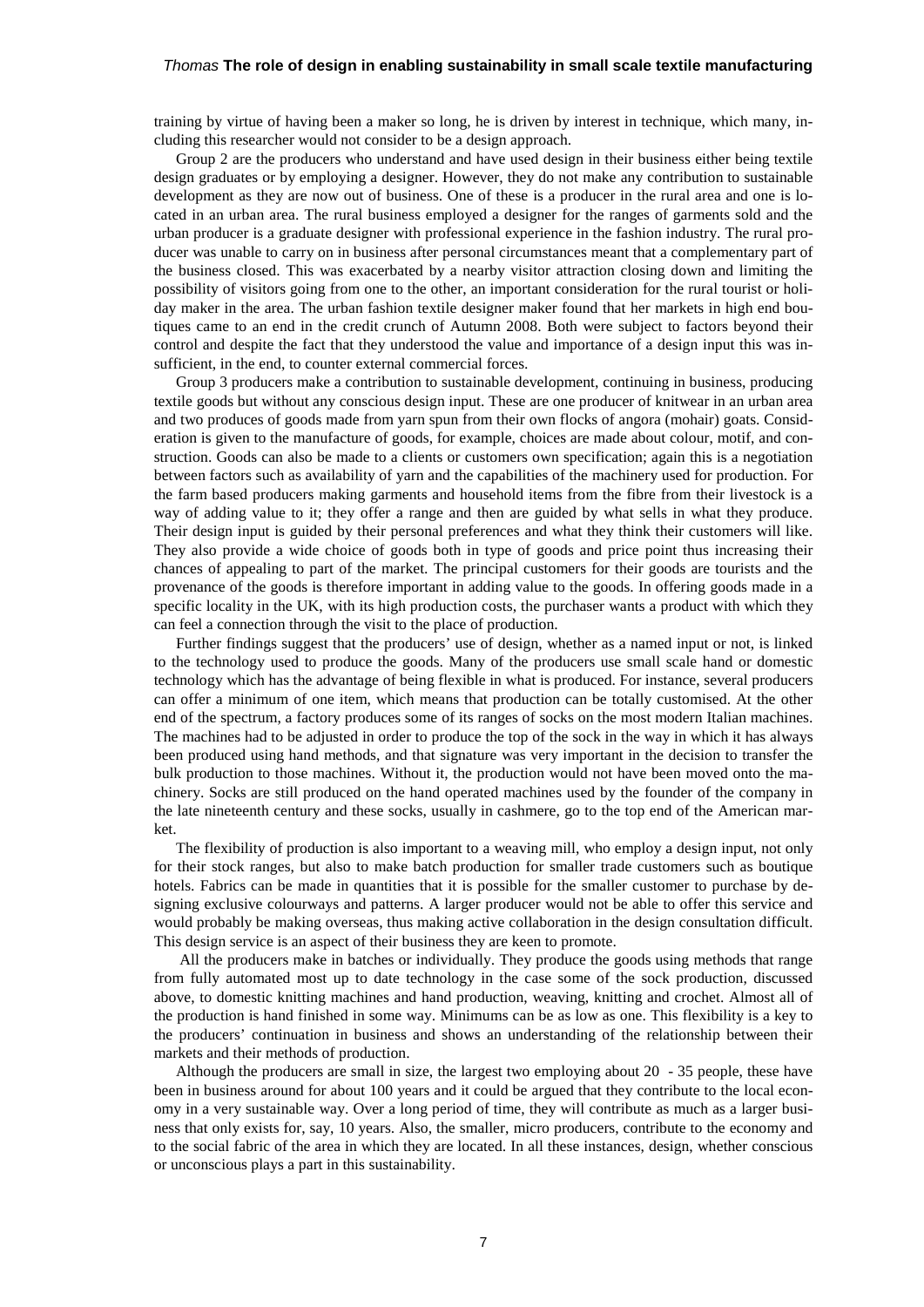It is anticipated that more relationships relevant to both design and sustainable development will emerge as the data collected is analysed further.

The findings demonstrate some of the complexities of assessing the relationship and role of design to the various aspects of sustainable development. In fact, there are aspects of sustainable development to which it could be argued that design has no role at all, the decision making capacity or agency of the producer being more significant, in particular for the social aspects such as community involvement or the provision of a service. The role of design in ensuring economic sustainability is often cited; however in this study the role of design is again less of a determining factor than the literature would suggest, in two of the cases.

### **Conclusions and further work**

The relationship between design, construed as the process of decision making about the manufacture of goods, and sustainability or sustainable development is complex. If goals for sustainability such as those envisaged in Wales to move to *one planet living* are to be achieved then design in many respects could contribute to this in the production of goods in a more sustainable way, in ensuring that those goods have a longer life and have more meaning for the consumer. The research reported above has not examined consumer motivation or reason for purchase from the producers studied; this could be a useful piece of wok in establishing patterns of sustainable consumption. The processes and linkages articulated above might be found to be of relevance to textile producers in other locations, perhaps in Europe where similar small scale textile manufacture is found in, for example, both Ireland and the Basque country of France. Other contexts would have to be studied before any elements of transferability of findings could be suggested however.

### **References**

Adams, W. (2001) Green Development: Environment and Sustainability in the Third World, 2nd ed., London and New York: Routledge.

Archer, B. (1974) Design Awareness and Planned Creativity in Industry, London: Office of Design, Dept of Industry, Trade and Commerce, Ottawa, and the Design Council of Great Britain, London.

Baker, S. (2006) Sustainable Development, London: Routledge.

- Blewitt J, (2008), Understanding Sustainable Development, London, Sterling VA: Earthscan.
- Charmaz, K. (2006) Constructing Grounded Theory. A Practical Guide Through Qualitative Analysis, London, Thousand Oaks, New Delhi: Sage Publications.
- Checkland, P. & Poulter, J. (2006) Learning for Action: A Short Definitive Account of Soft Systems Methodology, and its use for Practitioners, Teachers and Students, Chichester: Wiley.
- Clarke, A. (2005) Situational Analysis: Grounded Theory After the Postmodern Turn, Thousand Oaks, London, New Delhi: Sage Publications.

Cooper, R. and Press, M. (1995) The Design Agenda, Chichester: Wiley.

- Corbin, J & Strauss, A. (2008) Basics of Qualitative Research. Techniques and procedures for Developing Grounded Theory. 3e, Thousand Oaks, Los Angeles, London, New Delhi, Singapore, Sage Publications.
- Creswell, J. (2003) Research Design. Qualitative, Quantitative, and Mixed Methods Approaches, 2nd ed., Thousand Oaks, London, New Delhi: Sage Publications.
- Denscombe. M, (2003) The Good Research Guide for Small-scale Social Research Projects, 2nd ed., Maidenhead, Philadelphia: Open University Press.

Denzin, N. & Lincoln, Y. (2000) The Sage Handbook of Qualitative Research, 2nd ed., Thousand Oaks, London, New Delhi: Sage Publications.

Denzin, N. & Lincoln, Y. (2005) The Sage Handbook of Qualitative Research, 3rd ed., Thousand Oaks, London, New Delhi: Sage Publications.

Dresner, S. (2002) The Principles of Sustainability, London, Sterling VA: Earthscan.

Ecco: for the best of crafts in Wales, http://www.craftinwales.com/ accessed 15 May 2007

Ekins P. (2000) in Baker, S. (2006) Sustainable Development, London: Routledge, p7.

- Elkington, J. (2001) The 'Triple Bottom Line' for  $21<sup>st</sup>$  Century Business in Starkey, R. & Welford, R. eds, The
- Earthscan Reader in Business and Sustainable Development, London and Sterling, VA: Earthscan. Geertz, C. (1993) The Interpretation of Cultures, London: Fontana Books.
- Gorb, P. & Dumas, A. 'Silent Design', Design Studies, 1987, vol. 8, no. 3, pp. 150-156

Heskett, J. (2002) Toothpicks and Logos: Design in Everyday Life, Oxford: Oxford University Press.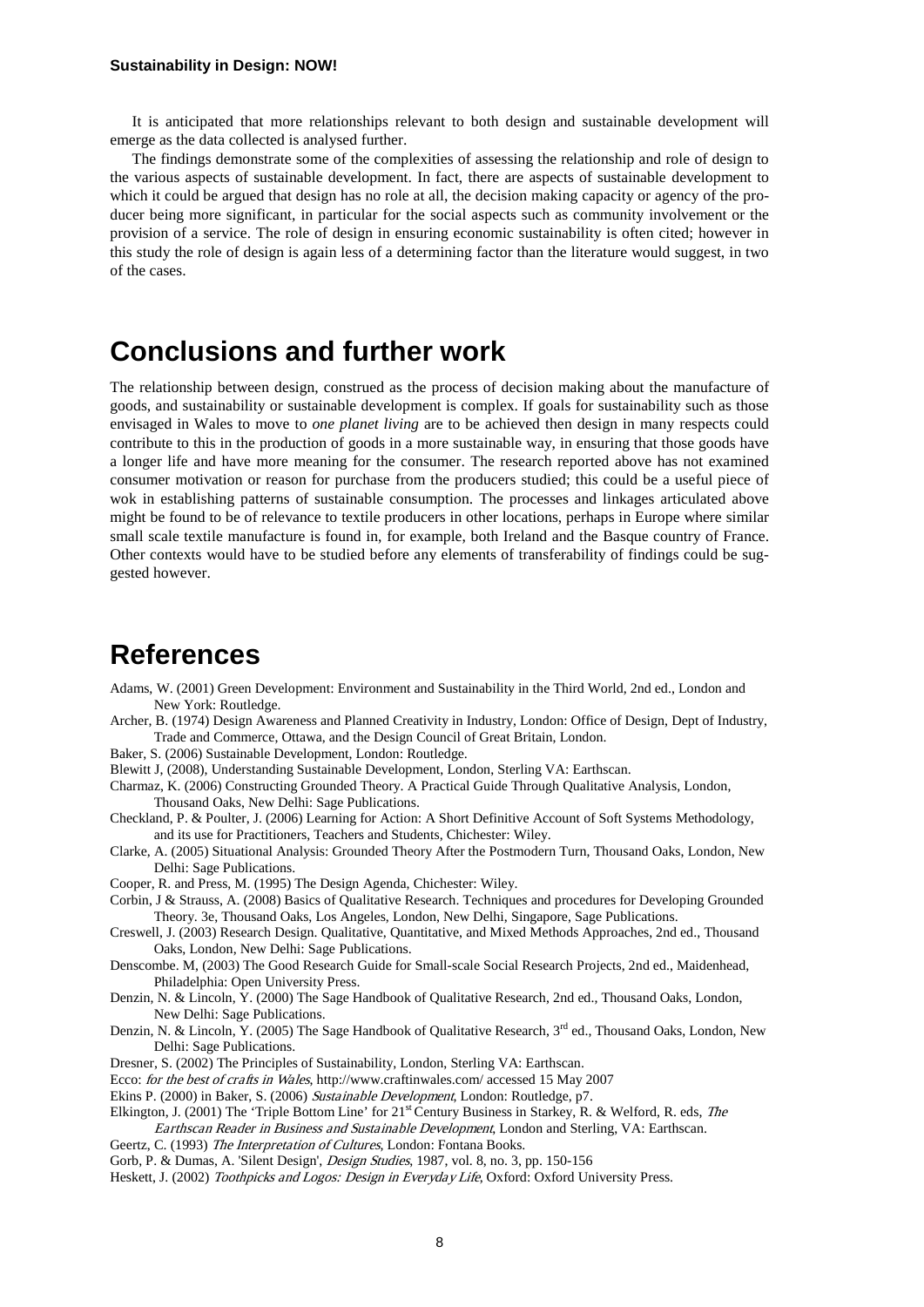Jenkins, G. (1969) The Welsh Woollen Industry, Cardiff: National Museum of Wales, Welsh Folk Museum.

- Jenkins, G. (1987) From Fleece to Fabric: the Technological History of the Welsh Woollen Industry. 2<sup>nd</sup> imp., Llandysul: Gomer.
- Jenkins, G. (2005a) The Flannel Makers. A Brief History of the Welsh Woollen Industry, Llanrwst: Gwasg Carreg Gwalch.
- Jenkins, G. (2005b) Dre-fach Felindre and the Woollen Industry, rev. ed., Llanrwst: Gwasg Carreg Gwalch. Jones, JC. (1992) *Design Methods*, 2nd ed., New York: Van Nostrand Reinhold.
- Kitching, G. (1982) Development and Underdevelopment in Historical Perspective, London: Methuen.
- Langrish, J. (1993) Case studies as biological research process, *Design Studies*, vol. 14, no. 4, pp. 357 364.
- Luke, T. (2005) Neither Sustainable nor Development: Reconsidering Sustainability
- in Development in Sustainable Development, vol. 13, no. 4, pp. 228–238.
- Makers Guild in Wales, web site <http://www.makersguildinwales.org.uk/> accessed 19 February 2007
- Margolin, V. ed. (1989) *Design Discourse: History, Theory, Criticism.* Chicago: University of Chicago Press.
- National Assembly for Wales. (2000) A Sustainable Wales. Learning to Live Differently. Consultation document, Cardiff: National Assembly for Wales.
- Open University, (2005) Global Programme in Development Management. Mapping Toolkit. CDR0939, UK: Open University.
- Pye, D. (1999) The Nature and Aesthetics of Design, London: Herbert Press.

Redclift, M. (1987) Sustainable Development: Exploring the Contradictions, London: Methuen.

- Robinson, J. (2004) Squaring the circle? Some thoughts on the idea of sustainable development in *Ecological Eco*nomics, no. 48, pp. 369 – 384.
- Rossman, G. & Rallis, S. (1998) Learning in the Field. An Introduction to Qualitative Research, Thousand Oaks, London, New Delhi: Sage Publications.
- Silverman, D. (2000) Doing Qualitative Research. A Practical Handbook. Thousand Oaks, London, New Delhi: Sage Publications.
- Silverman, D. (2001) Interpreting Qualitative Data. Methods for analysing Talk, Text and Interaction, 2nd ed., Thousand Oaks, London, New Delhi: Sage Publications.
- Strauss, A. & Corbin, J. (1998) Basics of Qualitative Research. Techniques and procedures for Developing Grounded Theory, 2nd ed., Thousand Oaks, London, New Delhi: Sage Publications.
- Schwandt, T. (2000) Three Epistemological Stances For Qualitative Inquiry. Interpretivism, Hermeneutics, and Social Constructionism in Denzin, N. & Lincoln, Y. Handbook of Qualitative Research, 2nd ed., Thousand Oaks, London, New Delhi: Sage Publications, pp. 189 – 213.

Tilbury, D (2008) Rethinking Sustainability Research available at:

- <https://www.jiscmail.ac.uk/prism> list archive accessed 15 July 2010.
- Welsh Assembly Government, WAG, (2004a) Sustainable Development Annual Report 2004, Cardiff: Welsh Assembly Government.
- Welsh Assembly Government, WAG, (2004b) The Sustainable Development Action Plan 2004 2007, Cardiff: Welsh Assembly Government.
- Welsh Assembly Government, WAG, (2005), Sustainable Development Annual Report 2005, Cardiff: Welsh Assembly Government.
- Welsh Assembly Government, WAG, (2006), Sustainable Development Annual Report 2006, Cardiff: Welsh Assembly Government.
- Welsh Assembly Government, WAG, (2007) Sustainable Development home page. Available at: <http://new.wales.gov.uk/topics/sustainabledevelopment/?lang=en> accessed 24 August 2007
- Welsh Assembly Government, WAG, (2009) One Wales: One Planet. The Sustainable Development Scheme of the Welsh Assembly Government, Cardiff: Welsh Assembly Government.
- Welsh Development Agency, WDA, (2005) Garment and Textiles CD ROM Directory Version 5, Cardiff: WDA.
- World Commission on Environment and Development, WCED, (1987) (Bruntland Report) Our Common Future. Oxford: Oxford University Press.
- United Nations Conference on Environment and Development 1992 : Rio de Janeiro, Brazil. Agenda 21: programme of action for sustainable development. Rio declaration on environment and development. Statement of forest principles: the final text of agreements negotiated by governments at the United Nations Conference on Environment and Development (UNCED), 3-14 June,1992, Rio de Janeiro, Brazil. New York : United Nations, 1993.
- Yin, R. (2003) Case Study Research: Design and Methods, 3rd ed., Thousand Oaks, London, New Delhi: Sage Publications.
- Zeisel, E. (2004) Eva Zeisel On Design. The Magic Language of Things, Woodstock and New York: The Overlook Press.